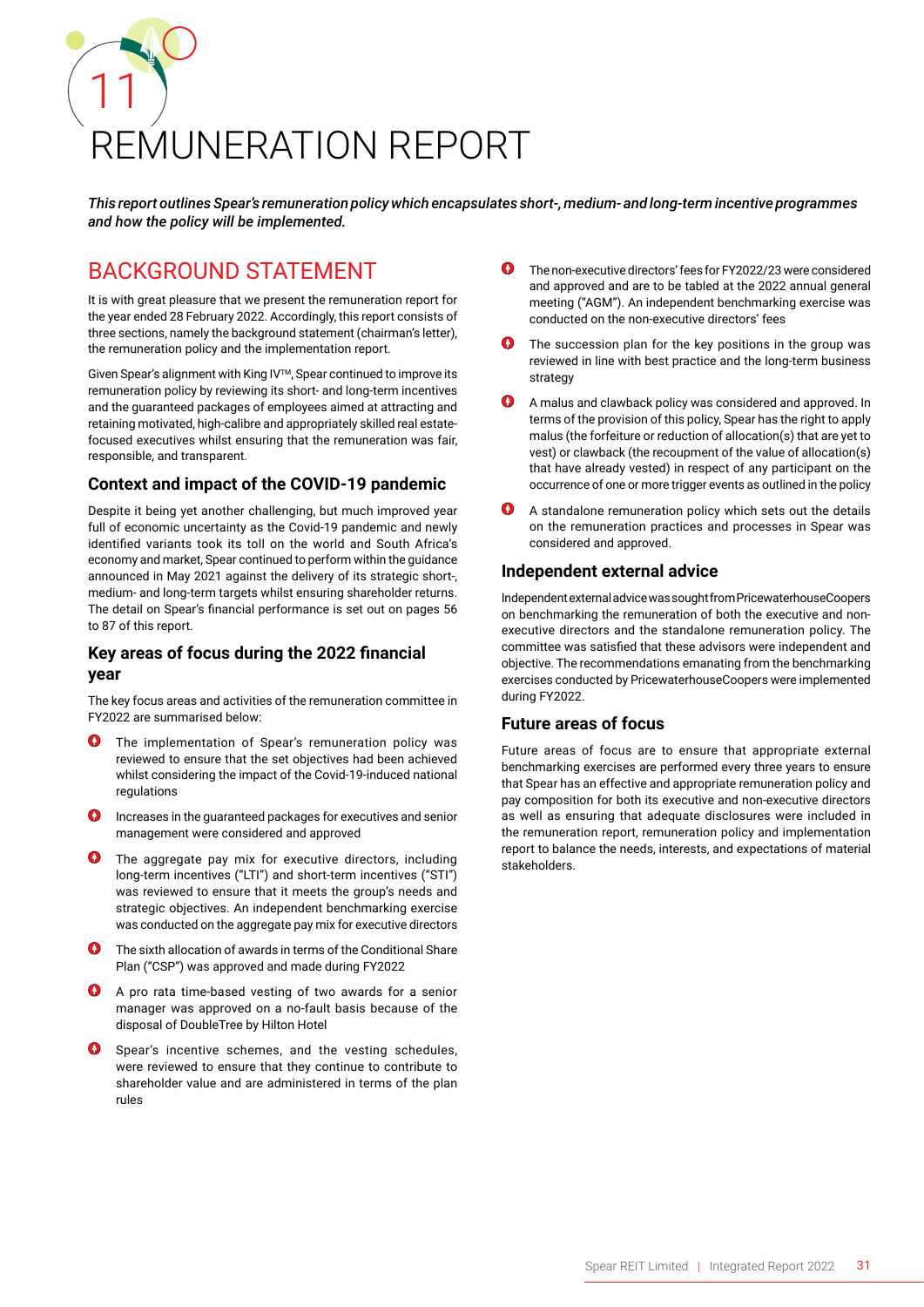### **Shareholder engagement and non-binding advisory vote**

The voting results at the AGM held on 23 July 2021 had a slight decrease in the number of votes in favour of the non-binding advisory vote on the remuneration policy for 2022 and a significant increase in the number of votes in favour of the implementation report for 2021 as follows:

|                            | <b>Total votes</b><br>as a % of   |                                  | <b>Total votes</b><br>as a % of |                           |
|----------------------------|-----------------------------------|----------------------------------|---------------------------------|---------------------------|
|                            | <b>Against</b><br><b>2021 AGM</b> | issued shares<br><b>2021 AGM</b> | Against<br>2020 AGM             | issued shares<br>2020 AGM |
| <b>Remuneration Policy</b> | 6.78%                             | 78.05%                           | 2.15%                           | 73.60%                    |
| Implementation Report      | 9.83%                             | 78.05%                           | 32.46%                          | 73.60%                    |

The below table illustrates both the active and reactive engagements conducted with shareholders on Spear's remuneration policy and the implementation thereof during FY2022.

| Type of engagement    | Shareholder feedback                                                                                             |
|-----------------------|------------------------------------------------------------------------------------------------------------------|
| Proactive engagements | Prior to the 2021 AGM, the executives had engaged with shareholders on the format of the reguired disclosures in |
|                       | the remuneration report, remuneration policy and implementation report                                           |
| Reactive engagements  | Following the 2021 AGM, no formal shareholder engagement was required as sufficient votes in favour of the       |
|                       | implementation report for 2021 and remuneration policy for 2022 had been ascertained at the 2021 AGM             |

Both Spear's remuneration policy for FY2023 and its implementation report for FY2022 will be presented to shareholders for separate non-binding advisory votes at the upcoming AGM being held on 30 June 2022. In the event that 25% or more of shareholders vote against either the remuneration policy or the implementation report at the AGM, Spear will engage with the dissenting shareholders.

As chairman of the remuneration committee, my fellow committee members and I consider the Spear remuneration policy to be aligned with and supportive of the long-term business strategy of Spear.

We look forward to receiving your support for both the remuneration policy and the implementation report on the remuneration policy at the forthcoming AGM.

**Jalaloodien Ebrahim Allie** Chair: Remuneration committee

20 May 2022

### REMUNERATION POLICY

### **Remuneration philosophy**

Spear continues to adopt a high-performance culture aimed at ensuring that the total rewards package for its employees is appropriate at all levels and aligned which the short-, medium- and long-term strategic objectives of Spear.

Spear is committed to being compliant with best practice in the areas of remuneration in which remuneration packages and incentives are regularly evaluated against market surveys to ensure the attraction and retention of vital talent.

### **Remuneration governance**

The remuneration committee is responsible for overseeing and recommending to the board for approval the reward philosophy, policy, remuneration mix and the implementation thereof. The remuneration committee is a subcommittee of the board and operates under a term of reference which the board reviews annually. Furthermore, Spear has adopted a standalone remuneration policy which sets out the details on the internal remuneration practice and processes for implementation in FY2022 and beyond.

The CEO and CFO attend the remuneration committee meetings by invitation only. They do not participate in the voting process nor are they involved when matters relating to their own remuneration are discussed.

The remuneration committee had engaged with independent advisors and stakeholders to ensure that the remuneration philosophy, policy, strategy, and practices are aligned with best practice and the strategic imperatives of Spear. Detail on the duties and responsibilities of the remuneration committee, composition of its members and the attendance record of meetings is set out on pages 24 and 25 in the corporate governance report.

### **Fair and responsible remuneration**

### Internal wage gap

Spear is mindful of the pay gap ratio in comparison to highly skilled executives and therefore it is the ethos of Spear to take into regard a fair and reasonable approach to executive remuneration with collective regard given to Spear's performance, the individual's performance as well as the relevant benchmarks used to arrive at any decision.

Spear is committed to ensuring that the remuneration strategy is fair and responsible at all levels and achieves a sustainable balance between the total guaranteed package ("TGP"), STI and LTI whilst further ensuring good governance principles and any prescribed minimum pay rates are applied in this regard.

As a measure of pay gap, the remuneration committee monitors the ratio between the chief executive officer's TGP and the average employee's TGP. The ratio for FY2022 increased to 12.08% from 11.2%. The increase in the ratio was due to the "catch-up" approach on the executives' remuneration over the past three years following the outcomes of the benchmarking exercises conducted as well as the return to normal salaries post the FY2021 pay reduction where the CEO's was the largest.

### Benchmarking and pay composition

At Spear, we continue to benchmark, monitor, and review our remuneration policy to ensure we apply the right pay mix and remunerate our employees competitively by conducting a comparative peer analysis utilising industry- and country-specific benchmarks. Spear has taken the policy decision to perform external benchmarking exercises every three years.

In the previous financial year, an external benchmarking exercise was conducted by PricewaterhouseCoopers on the total remuneration of the executives, which included TGP, STI and LTI. This was conducted against a selected peer group consisting of companies of a similar size in a similar sector from the median comparator group whilst taking into account individual elements of total remuneration. It was identified that the executives were positioned below the 25th percentile based on total remuneration.

In accordance with Spear's remuneration strategy, the remuneration committee applies inflationary adjustments to all categories of employees. The remuneration committee has the ongoing delegated authority to review and adjust remuneration in the event of the committee concluding that any remuneration did not benchmark to market.

### Equal pay for equal value

Spear takes proactive steps to identify and progressively address any unjustifiable differences in remuneration paid to employees at the same level and with equal experience. To this effect, benchmarking exercises are conducted internally as well as externally every three years.

### **Remuneration elements and design principles**

The remuneration policy follows the best practice of combining guaranteed packages with benefits, STIs and LTIs that align with the achievement of Spear's objectives. LTIs are awarded to executives and employees at the remuneration committee's discretion on an annual basis.

The remuneration mix of the executives is balanced between TGP with benefits, STI and LTI. To encourage retention and align the executives' interests with shareholders, variable pay is weighted more heavily with respect to STI and LTI. The STI component is calculated using the on-target distribution per share as measured against the annual budget set by the board, performance against peer group and the achievement of personal goals. The maximum STI is 120% of TGP for the CEO and 105% of TGP for the CFO.

Following the outcome of the internal benchmark exercise conducted on executive remuneration during FY2022, Spear has approved a 16.61% aggregate increase in TGP for its executives for FY2023. The increase aligns the TGP of the CEO to benchmark and the TGP of the CFO still being under the benchmark as determined by PWC. The TGP being under benchmark has been agreed by the committee to be reviewed and collective understanding exists that a conservative market catch-up approach must be adopted in FY2023.

The below graphs illustrate the potential remuneration in Rand value, which can be earned by the executives at minimum, on-target and maximum company performance in FY2023. This had been compared to FY2022.

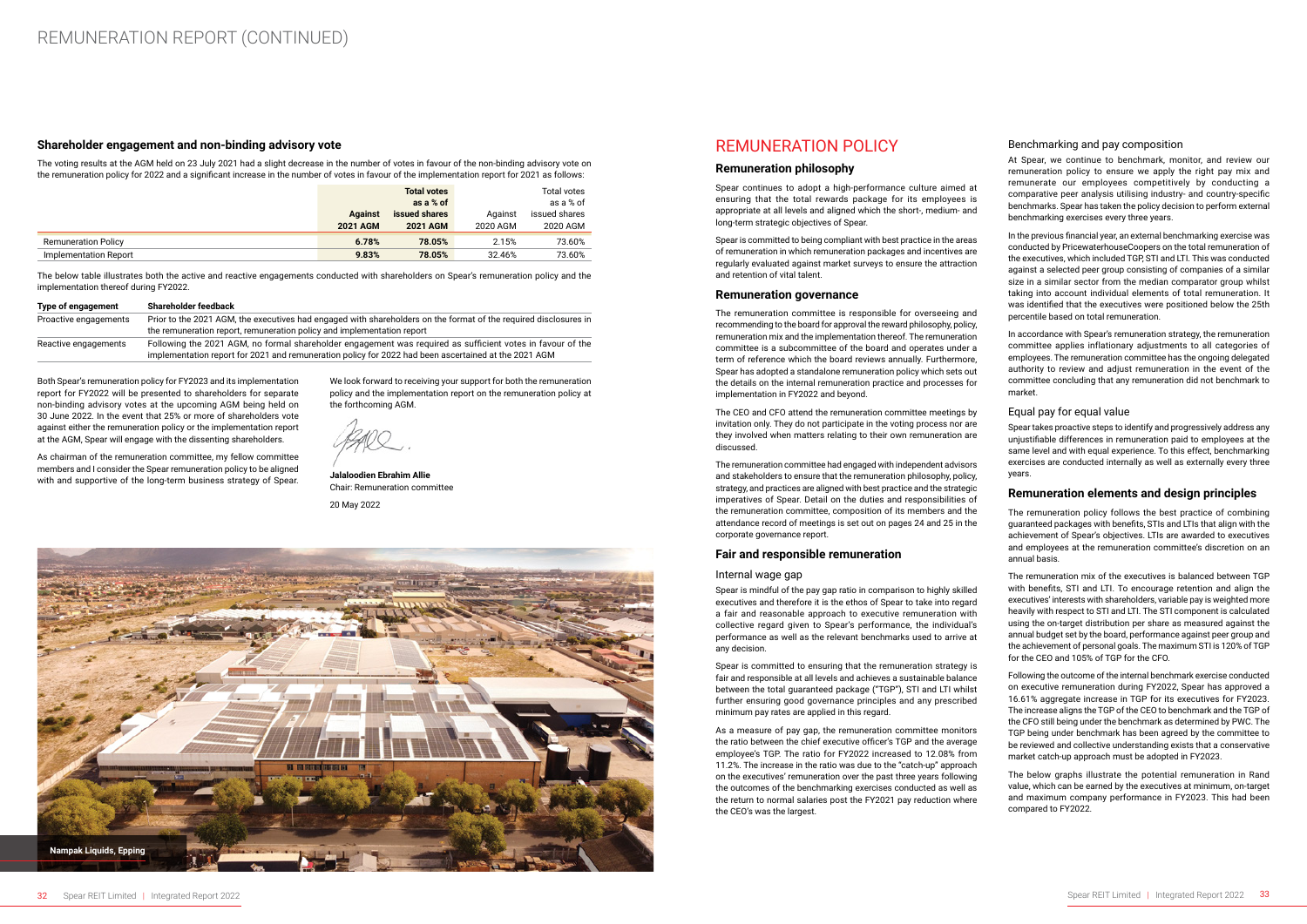### **Spear's organisational-wide remuneration framework**

Spear's remuneration framework is designed to attract and retain high-quality talent whilst at the same time motivating performance that drives value creation. The Spear remuneration framework and remuneration mix in respect of its employees are as follows:

| <b>REMUNERATION FRAMEWORK</b>                                                                              |                                                                                                         |                                                           |  |  |  |
|------------------------------------------------------------------------------------------------------------|---------------------------------------------------------------------------------------------------------|-----------------------------------------------------------|--|--|--|
| <b>GUARANTEED PAY</b><br><b>VARIABLE PAY</b>                                                               |                                                                                                         |                                                           |  |  |  |
| <b>Basic Pay</b>                                                                                           | <b>Benefits</b>                                                                                         | <b>Incentives</b>                                         |  |  |  |
| Cash salary including a discretionary<br>13th cheque and bonus for employees<br>(excluding the executives) | Benefits include travel benefit, cellphone<br>benefit, assistance with studies and retirement<br>scheme | LTI scheme based on individual and<br>company performance |  |  |  |

Spear has approved a 11.67% aggregate increase in total guaranteed pay for its employees for FY2023.

### **CHIEF FINANCIAL OFFICER**

### **CHIEF EXECUTIVE OFFICER: FY2023**

### **CHIEF EXECUTIVE OFFICER**

### **CHIEF FINANCIAL OFFICER: FY2023**









### **Components of remuneration for executive directors**

The table below sets out an overview of the components of remuneration that apply to executives.

| <b>Element</b>                                                                                                           | <b>Purpose</b>                                                                                                                                                             | <b>Performance period and</b><br>measures                                                                                                                                        | <b>Option and delivery</b>                                                                                                                                                                      |
|--------------------------------------------------------------------------------------------------------------------------|----------------------------------------------------------------------------------------------------------------------------------------------------------------------------|----------------------------------------------------------------------------------------------------------------------------------------------------------------------------------|-------------------------------------------------------------------------------------------------------------------------------------------------------------------------------------------------|
| <b>TGP</b><br>Includes fixed salary and<br>benefits (e.g. travel benefit,<br>cellphone benefit and<br>retirement scheme) | To compensate executives<br>for time and competence at<br>a market-related rate, taking<br>into consideration individual<br>performance and contribution                   | Reviewed annually and based on<br>individual performance                                                                                                                         | Delivered to the executive as<br>a cash salary and a mix of<br>compulsory and/or discretionary<br>benefits such as retirement<br>scheme, petrol benefit and<br>cellphone benefit                |
| <b>STI</b>                                                                                                               | To create a high-performance<br>culture through a cash bonus<br>linked to performance against<br>contracted deliverables                                                   | Performance is evaluated<br>annually against distribution per<br>share as measured against the<br>annual budget, personal KPIs<br>and performance against peers                  | Payable in cash after release of<br>audited results in respect of the<br>previous financial year                                                                                                |
| LTI                                                                                                                      | To attract, retain and reward<br>executives who perform well<br>and to reinforce key alignment<br>between the executives'<br>interests and shareholder<br><i>interests</i> | Performance conditions are<br>inherent in the award, which is<br>based on distribution per share<br>growth (70%) and net asset<br>value per share growth (30%)<br>being achieved | An annual award of rights is<br>made, entitling an individual to<br>shares. Vesting occurs every<br>fourth year except for the first<br>tranche that vested over three<br>years and four months |

### **Executive contracts and termination of employment conditions**

There are currently no obligations in the executives' employment contracts which give rise to balloon payments or accelerated vesting of LTIs on termination of employment or office other than the TGP for the period and leave pay due to them. Furthermore, it is policy that Spear's executives have employment contracts which may be terminated by the executives with a notice period of three months.

### The table below illustrates Spear's termination of employment conditions:

|            | <b>Reason for termination</b> | <b>Treatment of STI and unveste</b>                                                                                                                                |
|------------|-------------------------------|--------------------------------------------------------------------------------------------------------------------------------------------------------------------|
| <b>STI</b> | <b>Fault termination</b>      | STI awards are subject to the<br>termination, no STI is payable                                                                                                    |
| <b>STI</b> | No-fault termination          | STI awards are subject to the<br>termination, a pro rata portion                                                                                                   |
| LTI        | <b>Fault termination</b>      | Participants terminating emple<br>performance, dishonest behav<br>awards which have not vested                                                                     |
| LTI        | No-fault termination          | Unvested awards will vest on<br>complete months served since<br>months in the employment pe<br>satisfied. However, a discretio<br>participant to continue particip |
| LTI        | Change in control             | In the event of a change of cor<br>of the award will vest. The rem<br>of a portion of awards                                                                       |

### **Short-term incentives**

### Introduction

The STI programme provides for a clear alignment of executive strategies designed to ensure that Spear is the benefactor of the highest possible distribution per share in any given period. The STI programme further aims to reward over-performance achieved by the executives of Spear, which is a material informant when determining bonuses.

### **Red LTI awards**

participants remaining in the employ of Spear. In the event of

participants remaining in the employ of Spear. In the event of

n of the STI is payable at the discretion of the remuneration committee **Dioyment due to resignation or dismissal on grounds of misconduct, poor** aviour, or fraudulent conduct or because of abscondment, will forfeit all

date of termination of employment, considering the number of ice the award date to the date of termination over the total number of period, and the extent to which any performance conditions have been ion on the part of the remuneration committee could allow a retired cipation until vesting

control of Spear occurring before the vesting date of any award, a portion muneration committee has an absolute discretion to accelerate vesting

### Short-term incentive allocation methodology

The remuneration committee sets out the economic targets for the STI on an annual basis, which is refined by the remuneration committee where necessary. The executives participate in the multiplier STI in which the maximum value of the STI payable to an executive is equal to 120% and 105% of the executive's annual TGP for the CEO and CFO respectively. STI is payable in cash after the release of the audited financial statements. The measurement metric for the STI is distribution per share as measured against the annual forecast growth in DIPS and DPS as set out by the board. This aligns with the group's strategy to continuously grow its DIPS and DPS per share. STI awards are independently verified by the group auditors.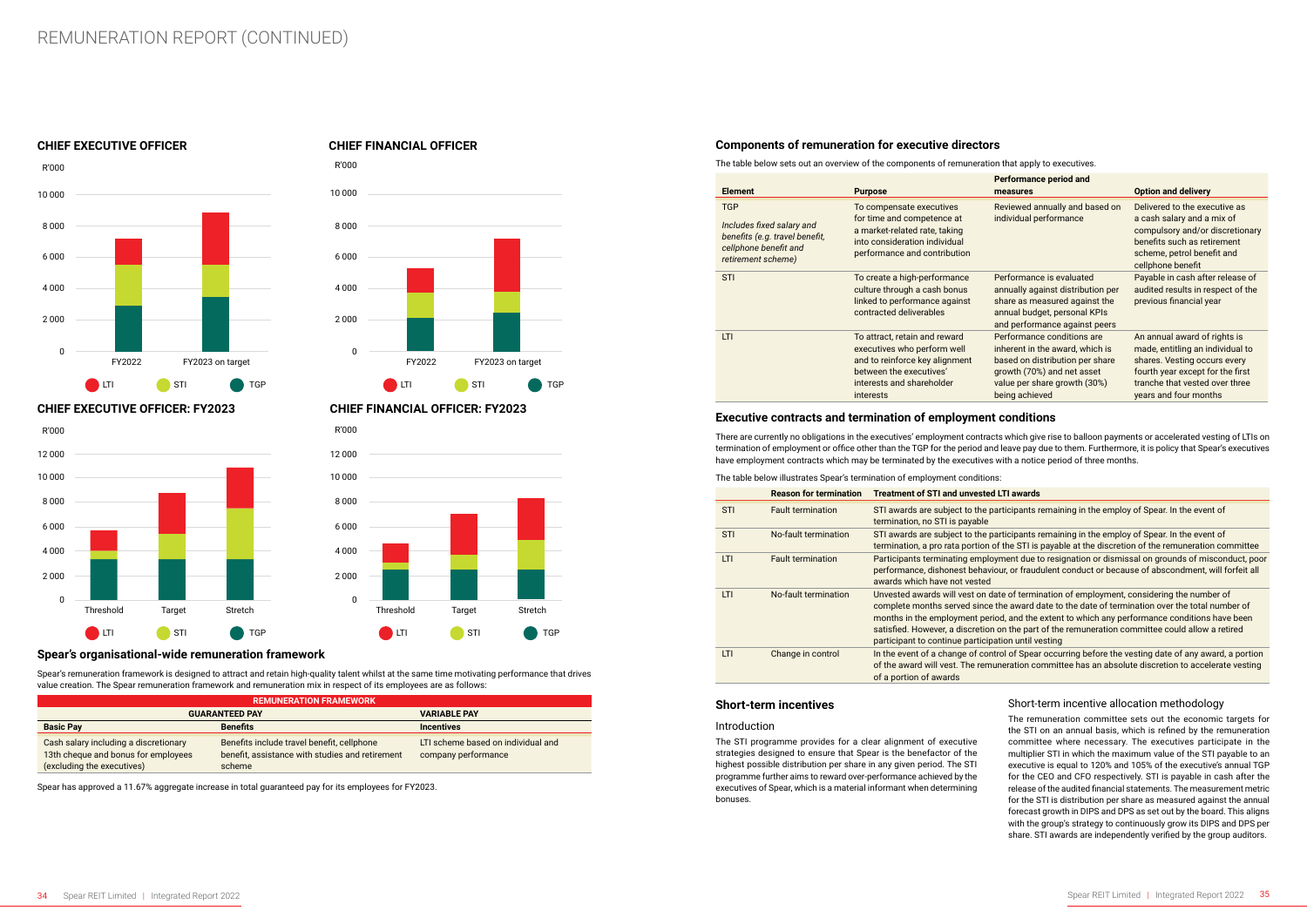| - STI      | $\epsilon$ = 0n-target incentive % | x Personal modifier | <b>Financial modifier</b> |
|------------|------------------------------------|---------------------|---------------------------|
| <b>CEO</b> | 40% of TGP                         | $0\% - 150\%$       | $100\% - 200\%$           |
| CFO        | 35% of TGP                         | $0\% - 150\%$       | $100\% - 200\%$           |

The above table illustrates how the bonus pool is calculated based on the on-target incentive and financial modifier at each performance level. The approach results in zero STI if the personal modifier is 0%.

STI payments can never dilute the group DIPS and DPS to shareholders below the growth forecast that was set by the board. Linier vesting is applied between all levels of measurement criteria.

### On-target incentive

| Level of performance | <b>Growth</b>                      | <b>Vesting</b>        |
|----------------------|------------------------------------|-----------------------|
| Threshold            | Forecast less 3%                   | 50% of on-target TGP  |
| <b>Target</b>        | DIPS lower end forecast announced  | 100% of on-target TGP |
| <b>Stretch</b>       | <b>DIPS high end forecast + 5%</b> | 150% of on-target TGP |

### **Personal modifier**

Personal objectives are agreed to by each executive director each financial year. These objectives are agreed at the beginning of the financial year and assessed at the end of the financial year. This measurement results in a multiplier of 0% – 150%. Examples of the indicators are set out on pages 40 and 41, which were measures for the year ended 28 February 2022, but are not limited to these and are reviewed and adjusted annually and weightings reviewed. The performance conditions used in FY2023 will remain consistent to that used in FY2022.

### **Financial modifier**

Annually the remuneration committee will determine an appropriate measurement group to benchmark growth of the group to the average growth of the selected benchmark group. The benchmark group must comprise of South African JSE-listed REITs that are members of the SA REIT Association. This criterion is only applicable if the group achieved its board determined growth forecast for an on-target incentive. This is to measure and award out-performance of the group to the benchmarked group of companies.

|                                                  |      | <b>Threshold</b> | <b>Target</b> | <b>Stretch</b> |  |
|--------------------------------------------------|------|------------------|---------------|----------------|--|
|                                                  |      | %                | %             | %              |  |
| Spear growth exceeds average growth of benchmark | From |                  |               | 10             |  |
|                                                  | To   |                  | 10            | 15             |  |
| Vesting of on-target TGP                         |      | 100              | $100 - 150$   | $150 - 200$    |  |

### **Long-term incentives**

### Introduction

The LTI programme is part of a maximum performance and comprehensive skills retention strategy to ensure that targets are achieved, and human capital preservation is maintained within Spear.

### Conditional Share Plan ("CSP")

As part of the LTI programme, a CSP was introduced and approved at a special general meeting of shareholders held on 26 January 2018. The CSP was designed to:

- Attract, retain, and reward members of the executives and senior management team
- Provide an opportunity for executives and senior management to share in the success of Spear
- Continuously incentivise executives and senior management to deliver on the key strategic objectives set by Spear over the long term
- Reinforce key alignment between the executives, senior management, and Spear shareholders.

### Long-term incentive allocation methodology

A tranche-based award system was adopted whereby, on an annual basis, participants are awarded a number of conditional shares. This allows the executives and employees the opportunity to share in the success of Spear over the long term. The below table illustrates the tranches that have been awarded. The allocation levels as a percentage of TGP are that of a maximum of 100% for FY2023.

| <b>CSP awards</b> | Date of award                | <b>Status</b> |
|-------------------|------------------------------|---------------|
| Award 1           | 1 March 2018                 | Vested        |
| Award 2           | 1 July 2018                  | Unvested      |
| Award 3           | 1 July 2019                  | Unvested      |
| Award 4           | 1 July 2020                  | Unvested      |
| Award 5           | 1 July 2021                  | Unvested      |
| Award 6           | To be awarded on 1 July 2022 | Unvested      |

The aggregate number of shares which may be net settled may not exceed 5% of the number of issued shares and 1% per individual. On 1 July 2022, a total of 9 779 000 conditional shares would have been awarded with an estimated net settlement of 5 483 851 shares, subject to performance conditions being met. The net settlement provision allows for approximately two more awards to be made under the current CSP.

### Settlement method

The settlement method in accordance with the CSP rules are flexible in order to allow for settlement by way of a market purchase of shares or the use of existing shares held in treasury or the issue of shares by Spear or cash as a fall-back provision.

### Vesting and performance period

The performance period for the vesting of the conditional shares is staggered over four years in respect of which the performance conditions are to be satisfied, provided that the performance period in relation to performance conditions which apply to the first tranche of CSPs awarded was three years and four months.

The vesting of the restricted shares is subject to the fulfilment of the condition of continued employment with the group for the duration of the period of four years, commencing on the date of award, and performance shares will be subject to the fulfilment of both the predetermined performance conditions to be satisfied over the performance period and the employment condition over the four financial periods during the performance period.

### LTI performance conditions

The performance conditions contain both financial and nonfinancial performance measures, including weightings and targets at threshold.

performance criteria



### **Performance conditions for the LTI awards**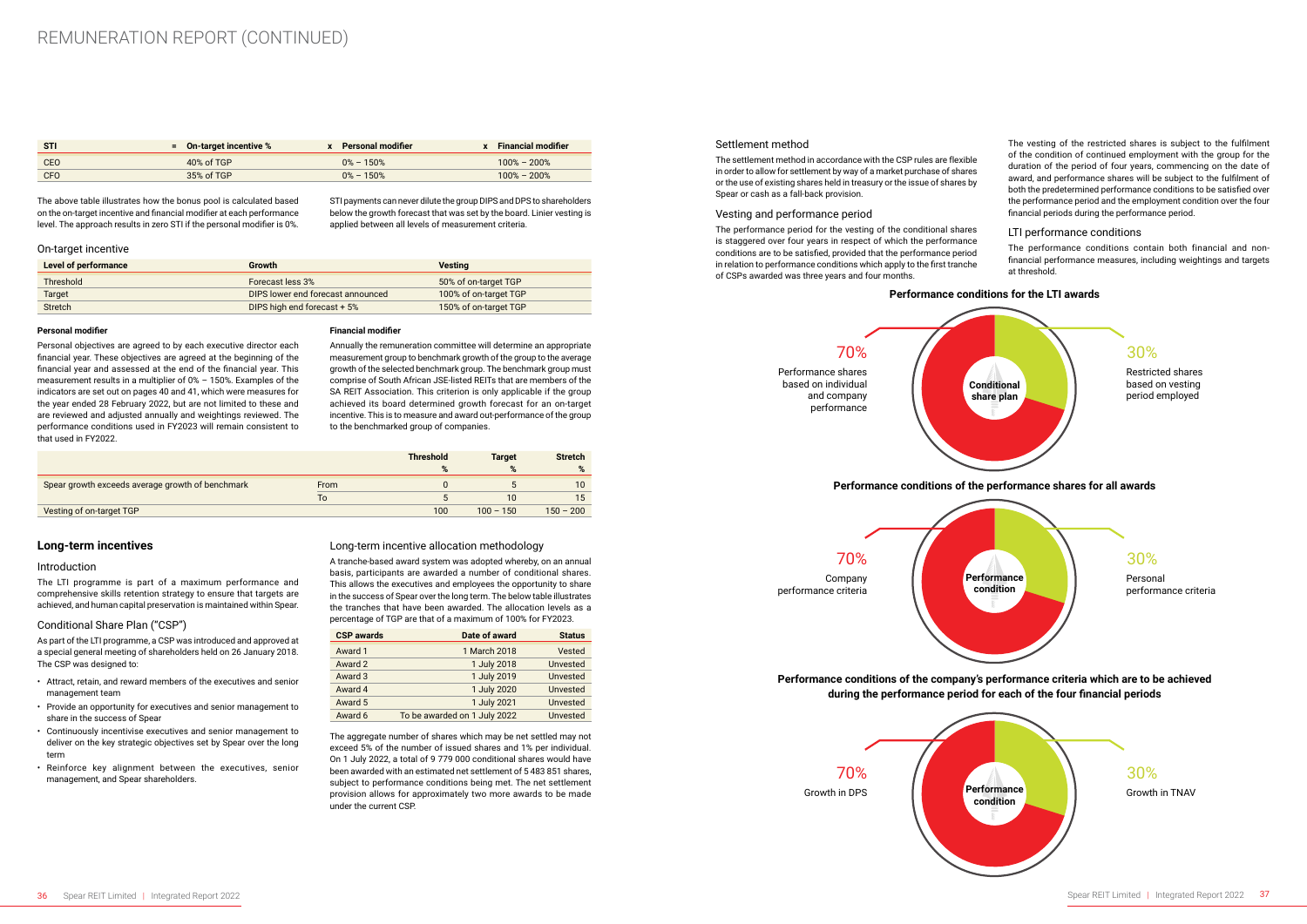The extent and nature of performance conditions applicable to the CSP are approved by the remuneration committee annually taking into account the business environment. After the four-year performance period, the remuneration committee assesses the performance and the number of shares awarded to each participant, which is then adjusted in line with the performance conditions. The LTI awards are independently verified by the group auditors.

### **Risk adjustments**

In line with Spear's policy, clawback will be implemented on STI payments post payment at the discretion of the company. The events giving rise to clawback include fraud and misconduct. The clawback period runs for five years after the STI payment was made. In terms of LTIs and in the event of a fault termination, participants will forfeit all awards which have not vested.

### **Non-executive directors' fees**

Non-executive directors do not have employment contracts and do not receive any benefits associated with permanent employment, and they do not qualify for any STI or LTI. Their fees as directors consist of a fixed fee for services as a director and an additional attendance fee for duties on committees. The Chairman of the board is paid a higher fee to reflect the complexity and amount of preparation required by him.

During the previous financial year and in response to feedback received from shareholders, the non-executive directors' fees were benchmarked against the market for companies of a similar size in a similar sector. This was conducted against companies of a similar size in a similar sector from the median comparator group. It was determined that board member fees were positioned within the tolerance band at the 50th percentile and all sub-committee fees were positioned below the tolerance band and were below the 25th percentile and average respectively.

The proposed fees for 2022/23 are detailed below and will be submitted for approval by the shareholders at Spear's AGM to be held on 30 June 2022.

| 2022/2023                               | Annual<br>base fee | <b>Attendance</b><br>fee per<br>meeting |
|-----------------------------------------|--------------------|-----------------------------------------|
| Chairperson of the board                | 684 029            |                                         |
| Deputy Chairman                         | 672 235            |                                         |
| <b>Board Member</b>                     | 294 840            |                                         |
| Chairperson of audit and risk committee |                    | 8000                                    |
| Member of audit and risk Committee      |                    | 6 0 0 0                                 |
| Chairperson of other sub-committee      |                    | 8000                                    |
| Member of other sub-committee           |                    | 6000                                    |

Based on the meetings set for the period, the total fees payable in the coming period will amount to R3 214 464 excluding VAT.

### IMPLEMENTATION REPORT

Spear's remuneration committee is satisfied that Spear complied with its remuneration policy during FY2022. The executives' total reward package is aligned towards the longer-term performance of Spear. The below graphs illustrate the remuneration (in Rand value), earned by the executives and which includes TGP, STI and LTI for the executives for FY2021 and FY2022.

### **Total guaranteed package**

In FY2022, annual salary increases for all staff levels excluding executives were based on various factors ranging from Spear's profits, average CPI and market-related salary indicators. The TGP for all staff levels excluding executives increased by 9.76%.

The TGP increase for the executives was that of 10.95% following an internal benchmarking exercise that was conducted. In the latter part of the financial year, an additional independent benchmarking exercise was conducted by PricewaterhouseCoopers on the total remuneration of the executives which included TGP, STI and LTI against companies of a similar size in a similar sector from the median comparator group. It was identified that the executives were positioned below the 25th percentile and a conservative market catch-up approach was adopted for implementation in FY2022 and FY2023.

### **Non-executive directors' fees**

During the previous financial year, an independent benchmarking exercise was conducted on the non-executive directors' fees against companies of a similar size in a similar sector from the median comparator group. It was determined that non-executive directors' fees were positioned within the tolerance band at the 50th percentile and that all sub-committee fees were positioned below the tolerance band and were below the 25th percentile and average, respectively.

The table below illustrates the remuneration paid to non-executive directors during FY2021 and FY2022.

| FYZUZ3.<br><b>Director</b> | 2022<br><b>Annual fees</b><br><b>R'000</b> | 2021<br>Annual fees<br>R'000 |
|----------------------------|--------------------------------------------|------------------------------|
| A Varachhia                | 618                                        | 471                          |
| <b>MN Flax</b>             | 608                                        | 463                          |
| JE Allie                   | 327                                        | 241                          |
| <b>BL Goldberg</b>         | 318                                        | 230                          |
| N Kjellström-Matseke       | 328                                        | 241                          |
| RL Phillips (Dr.)          | 277                                        | 210                          |
| <b>SC McCarthy</b>         | 287                                        | 210                          |

### **CHIEF EXECUTIVE OFFICER CHIEF FINANCIAL OFFICER**



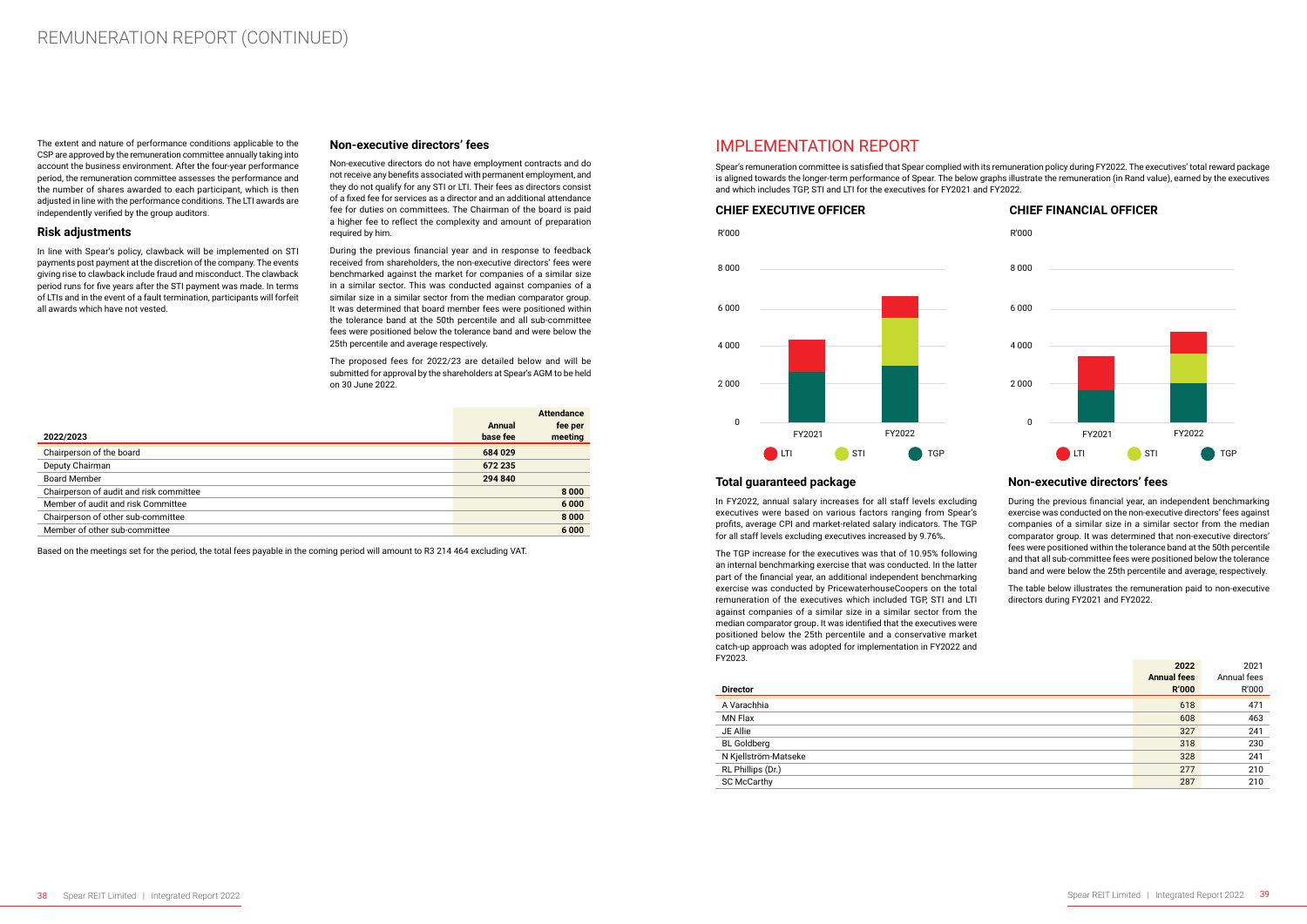### **STI performance outcomes and awards in FY2022**

The below table illustrates how the STI bonus pool was calculated based on the on-target incentive and financial modifier at each performance level.

|            |     | <b>On-target</b> | 2022 | Personal      | 2022             | <b>Financial</b> | 2022 |
|------------|-----|------------------|------|---------------|------------------|------------------|------|
| <b>STI</b> | $=$ | incentive        | %    | modifier      | %                | modifier         | %    |
| <b>CEO</b> |     | 40% of TGP       | 40   | $0\% - 150\%$ | 150 <sup>°</sup> | $100\% - 200\%$  | 179  |
| <b>CFO</b> |     | 35% of TGP       | 35   | $0\% - 150\%$ | 150              | $100\% - 200\%$  | 179  |

The below table illustrates the STI paid to the executive directors during FY2021 and FY2022. Due to the impact of the Covid-19 pandemic on the South African economy and Spear, the remuneration committee considered it prudent not to award STI payments to executives in FY2021. STI achieved was 107.14 and 93.75% of TGP for the CEO and CFO respectively and was limited to 93.66% and 81.95% for the CEO and CFO respectively.

|                 | 2022         | 2021  |
|-----------------|--------------|-------|
|                 | <b>STI</b>   | STI   |
| <b>Director</b> | <b>R'000</b> | R'000 |
| QM Rossi        | 2 5 6 1      | -     |
| C Barnard       | 1588         |       |

### **LTI performance outcomes and awards in FY2021**

A long-term incentive programme in the form of a Conditional Share Plan ("CSP") was introduced and approved at a general meeting of the shareholders held on 26 January 2018. 797 962 gross and 438 878 net shares vested in FY2022 to executives.

### LTI performance conditions and outcomes

The conditional shares are divided into performance shares (70%, based on individual and company performance) and restricted shares (30%, based on vesting period employed). Performance shares are further subject to a company (70%) and personal (30%) performance criteria. The company performance criteria are based on distribution per share growth (70%) and net asset value per share growth (30%) being achieved for each of the four financial periods during the performance period.

The remuneration committee assesses the performance and the number of shares awarded to each participant which is then adjusted in line with the performance conditions. The LTI awards are independently verified by the group auditors.

The tables below illustrate the outcome of the remuneration committee's evaluation of the personal performance conditions of the executives attached to the 2018 awards for which the performance period ended on 28 February 2022 on vesting will only occur on 1 July 2022. The target of the executives is 100% from the available 150% over the performance period.

|                                       | <b>CFO</b><br><b>CEO</b> |        |                |        |                                              |
|---------------------------------------|--------------------------|--------|----------------|--------|----------------------------------------------|
|                                       | <b>Maximum</b>           | Result | <b>Maximum</b> | Result |                                              |
|                                       | %                        | %      | %              | %      | <b>Comment</b>                               |
| <b>Business growth and continuity</b> |                          |        |                |        |                                              |
| • Maintain income generation          | 25                       | 25     | 25             | 25     | Achieved DIPS and DPS forecast<br>$\bullet$  |
| base and continuity                   |                          |        |                |        | • Property portfolio decreased only by 0.4%  |
| • Asset base growth                   |                          |        |                |        | after disposal of DoubleTree by Hilton Hotel |
| <b>Operational metrics</b>            |                          |        |                |        |                                              |
| · SA REIT expense ratio               | 20                       | 20     | 25             | 25     | Maintained property expense ratio below 45%  |
| • Vacancy ratio and tenant            |                          |        |                |        | • Vacancy ratio has increased to 6.24%       |
| retention                             |                          |        |                |        | Arrears was maintained at 3.68% of           |
| • Arrears management                  |                          |        |                |        | gross revenue billed with revenue            |
|                                       |                          |        |                |        | increasing 11.19%                            |
| Leadership cohesion, staff            |                          |        |                |        |                                              |
| management and company                |                          |        |                |        |                                              |
| culture                               |                          |        |                |        |                                              |
| • Ensuring fully committed and        | 25                       | 25     | 25             | 25     | Staff remained motivated with excellent      |
| motivated team                        |                          |        |                |        | results and productivity during difficult    |
| • Maintain minimal staff              |                          |        |                |        | pandemic                                     |
| turnover                              |                          |        |                |        | • Four new staff members employed during     |
| • Adherence to the agreed             |                          |        |                |        | financial year                               |
| company values                        |                          |        |                |        | • Continued to promote from within with      |
|                                       |                          |        |                |        | three internal promotions during the year    |

|                                                                                                 | <b>CEO</b>     |          | <b>CFO</b>     |               |                                                                                                                              |
|-------------------------------------------------------------------------------------------------|----------------|----------|----------------|---------------|------------------------------------------------------------------------------------------------------------------------------|
|                                                                                                 | <b>Maximum</b> | Result   | <b>Maximum</b> | <b>Result</b> |                                                                                                                              |
|                                                                                                 | %              | %        | %              | %             | <b>Comment</b>                                                                                                               |
| <b>Financial management</b>                                                                     |                |          |                |               |                                                                                                                              |
| • Maintain LTV within target<br>range                                                           | $\Omega$       | $\Omega$ | 25             | 25            | • LTV reduced to within target range of<br>$38\% - 43\%$                                                                     |
| • Extend debt expiry profile                                                                    |                |          |                |               | Extended debt maturity profile<br>$\bullet$                                                                                  |
| • Improve interest rate margins                                                                 |                |          |                |               | · Improved all-in interest margin post<br>refinancing of debt                                                                |
|                                                                                                 |                |          |                |               |                                                                                                                              |
| • Effective and efficient<br>communication with<br>stakeholders<br>• Managing major shareholder | 25             | 25       | 5              | 5             | • Continued engagement with shareholders<br>with positive feedback<br>· Financial results enjoyed positive media<br>coverage |
| interactions                                                                                    |                |          |                |               |                                                                                                                              |
| • Media and market<br>engagement                                                                |                |          |                |               |                                                                                                                              |
| <b>Engagement with debtholders</b>                                                              |                |          |                |               |                                                                                                                              |
| • Ongoing negotiations with<br>third-party lenders                                              | 10             | 10       | 20             | 20            | Successfully refinanced R0.8 billion in debt<br>with lower margins                                                           |
| • Diversify sources of funding<br>and minimising funding costs                                  |                |          |                |               |                                                                                                                              |
| <b>Implementation of acquisitions</b>                                                           |                |          |                |               |                                                                                                                              |
| • Leading due diligence on all<br>transactions together with<br>investment committee            | 25             | 25       | 15             | 15            | • Conducted extensive due diligences on all<br>major transactions<br>• Disposal of two assets and acquisition of             |
| • Engaging with market and<br>identifying opportunities                                         |                |          |                |               | one asset<br>· Successfully implementing asset strategy                                                                      |
| • Overseeing and implementing<br>all acquisitions seamlessly                                    |                |          |                |               |                                                                                                                              |
| <b>Innovation</b>                                                                               |                |          |                |               |                                                                                                                              |
| • Increase of non-GLA revenue<br>streams                                                        | 20             | 20       | 10             | 10            | Successfully rolled out three new solar PV<br>$\bullet$<br>assets generating significant income with<br>six in production    |
| <b>Aggregate result</b>                                                                         | 150            | 150      | 150            | 150           |                                                                                                                              |

The table below illustrates the outcome of the company's performance conditions (70% of 70% of total award) attached to the Award 2 performance awards for which the performance period ended on 28 February 2022 and vesting will occur on 30 June 2022.

|                                     | Weighting<br>% | <b>Threshold</b><br>(30%<br>vesting)<br>% | <b>Target</b><br>(100%<br>vesting)<br>% | <b>Actual</b><br>performance<br>% | <b>Actual</b><br>vesting<br>$%$ of<br>performance<br>shares)<br>$\%$ |
|-------------------------------------|----------------|-------------------------------------------|-----------------------------------------|-----------------------------------|----------------------------------------------------------------------|
| Growth in DPS for FY +1             | 17             | 8                                         | 10                                      | 10.09                             | 100                                                                  |
| Growth in TNAV for FY +1            | 8              | 3                                         | 5                                       | 4.74                              | 94.8                                                                 |
| Growth in DPS for FY +2             | 25             | $\overline{4}$                            | 6                                       | 6.06                              | 100                                                                  |
| Collections in billed revenue FY +3 | 25             | 61                                        | $91 - 100$                              | 97                                | 100                                                                  |
| Growth in DPS for FY +4             | 25             | 6                                         | 8                                       | 6.29                              | 100                                                                  |

*Note: Linier vesting takes place between Threshold, Target and Stretch performance* LTI awards